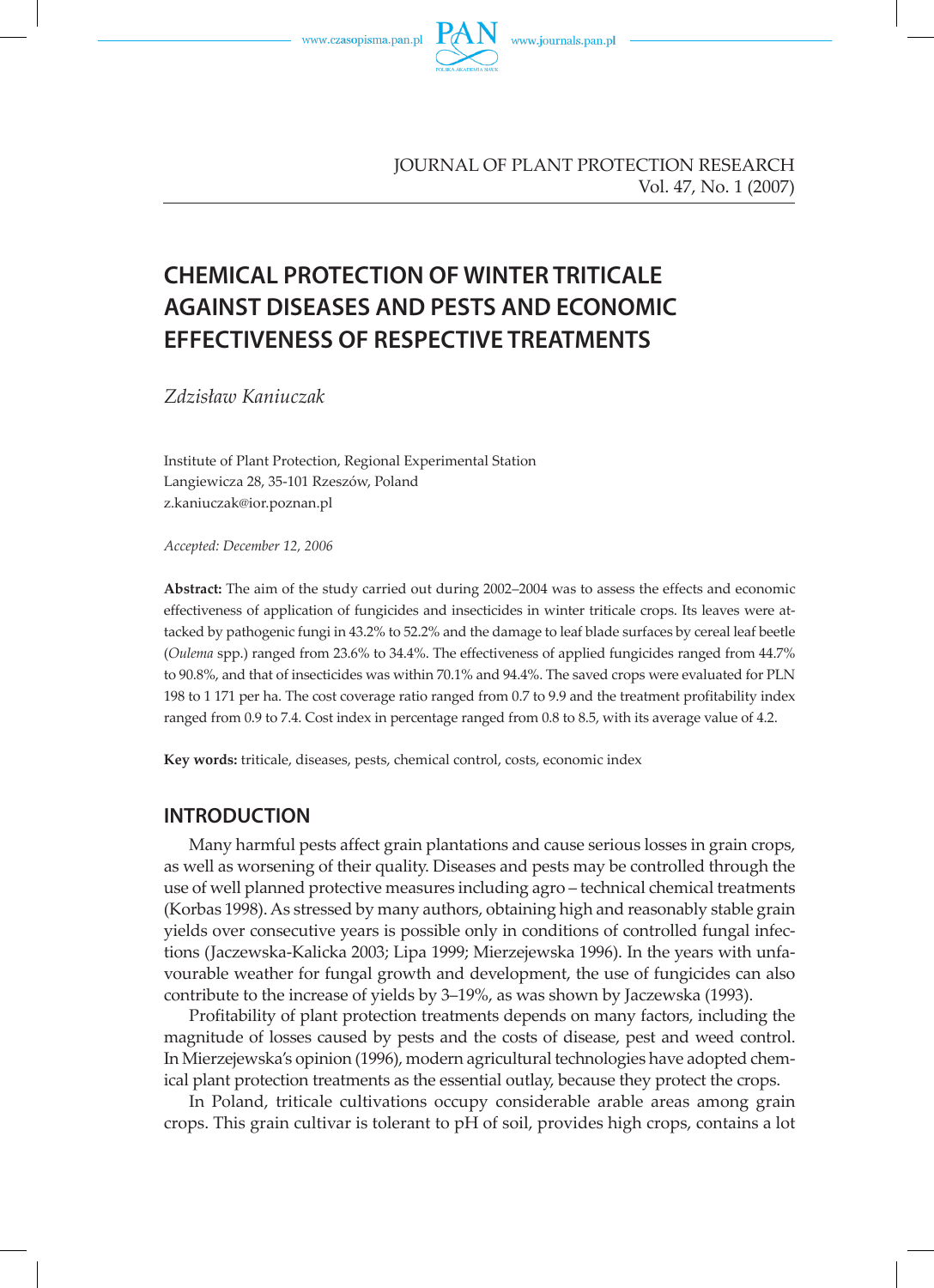of protein and its composition is very favourable/suitable for both people and animals (Tarkowski 1989). The infection of triticale by pathogens and damage caused by pests lead to considerable losses in grain crops, as well as to worsening of their quality.

The research on control of most important diseases and pests of different intensities, as well as current analysis of achieved economic effectiveness of performed treatments becomes a vital necessity. Although research on triticale diseases and pests was conducted in some regions of our country, it did not cover the south-eastern region of Poland (Bubniewicz 1988; Łacicowa et al. 1985; Pokacka 1991a, b; Pokacka and Jańczak 1987; Miczulski 1989; Leszczyński 1991; Zamorski and Schollenberger 1995).

The purpose of this study was to assess biological efficacy and to analyse economic effectiveness of application of fungicides and insecticides in controlling diseases and pests in triticale cultivations in field experiments.

### **MATERIALS AND METHODS**

The research was carried out during the period of 2002–2004 on winter triticale of Woltario cultivar on experimental fields in Boguchwała. The experiments were laid out using random block method in four replications. Triticale was sown on brown soil of class IIIa, a less soil formation. Seed were dressed with Sarfun T 450 FC at 5 the dose of 250 ml per 100 kg of seeds. The following fertilization was applied:  $N - 90$  kg/ha,  $P_2O_5$  – 70 kg/ha and K<sub>2</sub>0 – 103 kg/ha. Huzar 0.5 WG preparation at the dose of 0.2 kg per ha was used for weed control. The intensity of disease and pest occurrence was analyzed within the entire growing period according to the method described by Lisowicz et al. (1993). The research comprised both observation and analysis of plants with respect to any disease and/or pest presence. It enabled determining a correct treatment date. In order to determine the harmfulness of diseases caused by fungi various fungicide treatments were used:  $I$  – in the spring – Alert 375 SC in plant growth stage 30–32 according to Zadoks et al. (1974) and then II – prior to flowering – in plant growth stage 51–59 – Folicur BT 225 EC, Amistar 250 EC at the dose 1.0 *l* per ha and Folicur Plus 375 EC at 0.75l per ha. In 2002–2003, the insecticide Karate 025 EC was used for pest control at the dose 0.2 l per ha while in 2004 it was Karate Zeon 050 CS at the dose 0.1 l per ha. The treatments were carried our with the Solo Master sprayer using  $300 \text{ dm}^3$  of the liquid per ha. The assessment of biological effectiveness of applied fungicides and insecticides was performed three weeks after the 2nd treatment by determining the percentage of injured leaf surface on two upper, flag and second leaves, by fungal pathogens and by larvae of cereal leaf beetle on 100 stems of each experimental variant. When winter triticale reached its full harvest maturity, it was harvested with parcel combine harvester. Water content of grain was determined and converted to the humidity of 15%. The significance of differences between average disease and pest damage, as well as grain crop was assessed using Duncans test, and the least significant difference (LSD) was determined with confidence at the level of 0.05%.

The profitability of chemical control of diseases and pets was subjected to economic analysis using the method presented by Mierzejewska (1985) and the following indices were calculated: E – cost coverage ratio,  $Q_i$  – treatment profitability index,  $Q_{2}$  – cost index in percentage. Average prices of triticale grain, applied plant protection products and treatment cost were accepted for the calculation the of above mentioned indices.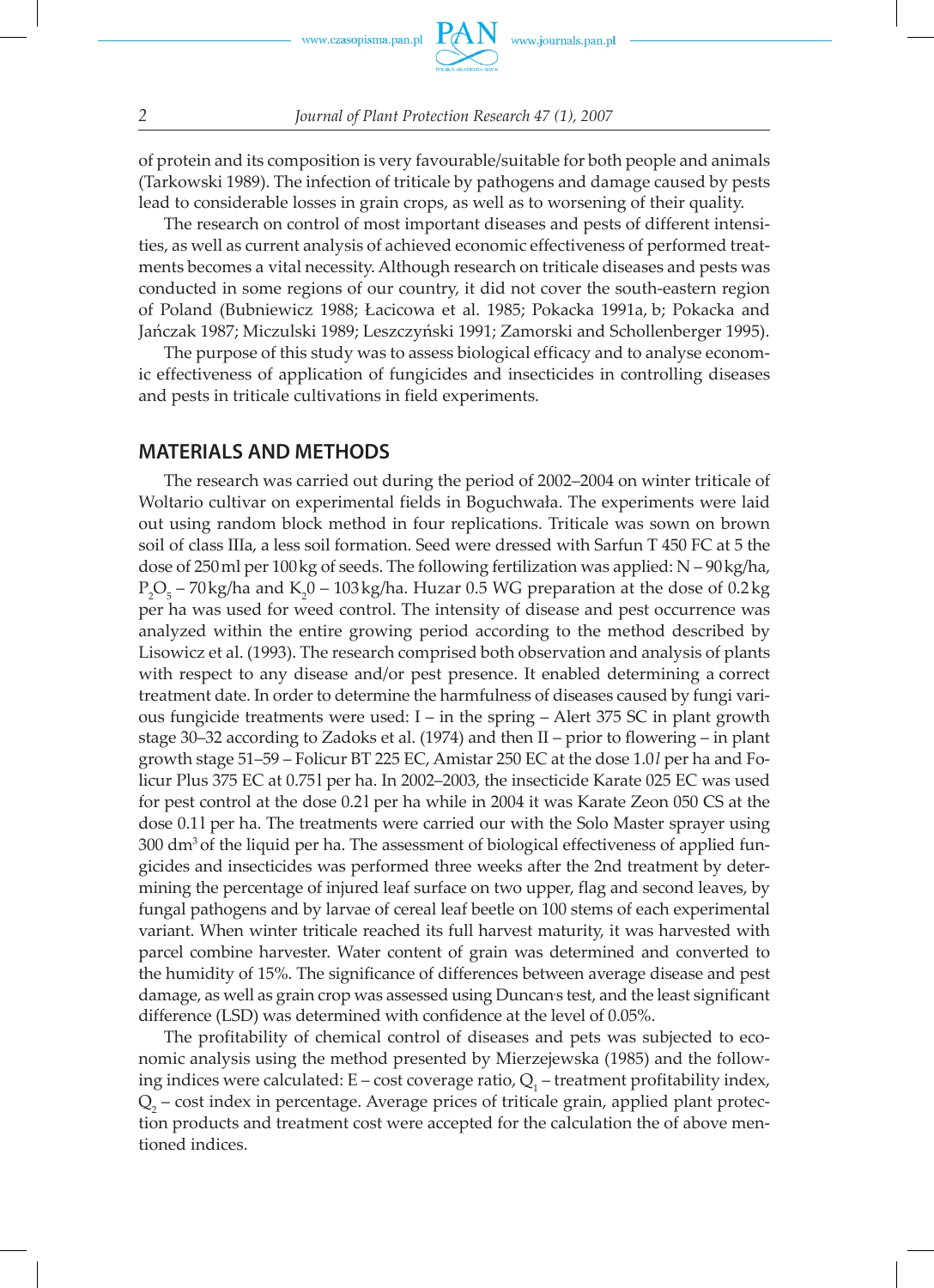

# **RESULTS AND DISCUSSION**

Meteorological conditions in the vegetation period which most influenced the grain healthiness in 2002–2004, are presented in Figure 1.



Fig 1. Mean decade air temperature and total amount of rainfall in the months: April–July 2002–2004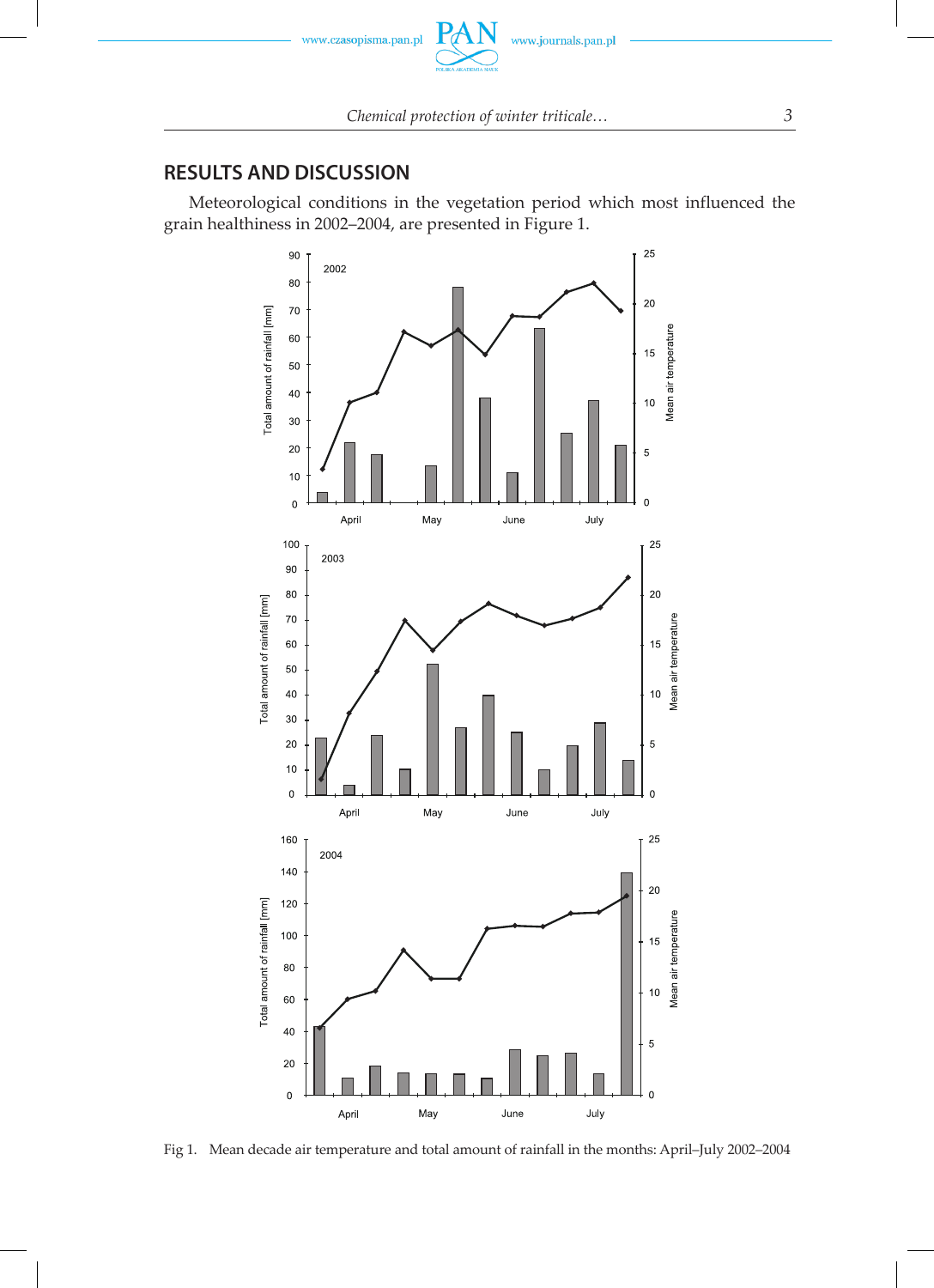

#### *4 Journal of Plant Protection Research 47 (1), 2007*

In 2002 a relatively high temperature and low precipitation were favourable for triticale disease occurrence and development. The reserves of winter moisture in soil in early spring of 2003 were good enough but as early as in the 3rd decade of April and in May precipitation shortage took place and, combined with relatively high temperatures, caused progressive spring drought. In 2004 on the other hand rainfall was in excess, especially in June and July, so that local flooding of plantations occurred. Air temperatures at that time were close to long-term average.

Prevailing weather conditions caused the development on triticale plants such diseases as septoria blotch (*Septoria* spp.), fusarium leaf blotch (*Fusarium* spp.), eyespot (*Tapesia yallundae*), rusts (*Puccinia* spp.), rhynchosporium stalds (*Rhynchosporium secalis*), and tan leaf spot (*Pyrenophora tritici-repentis*).

In individual years and treatments under study, triticale leaves were mostly attacked by *Septoria* spp.*, P. tritici-repentis*, *Fusarium* spp., *Rhynchosporium secalis,* and on stem bases (*Tapesia yallundae*) *occurred,* as reported by many authors who studied those pathogens (Eyal et al. 1999; Jańczak and Turkiewicz 1992; Korbas 1998; Łacicowa et al. 1985; Pokacka 1991a, b; Zamorski and Schollenberger 1995). Such diseases as mildew and rusts occurred at low intensities. Other pathogens attacked only slightly triticale crops.

Winter triticale plants/crops were also infested by pest insects such as cereal leaf beetle (O*ulema* spp.), aphids, thrips, *Oscinella frit* L., *Chlorops pumilionis* Bjerk. as well as gall midges (*Cecidomyiidae*). In the years under study, cereal leaf beetle (*Oulema*  spp.) occurred most frequently. Aphids and thrips occurred at lower intensities, while the occurrence of other insects was unfrequent. During some years, in addition to cereal leaf beetle (O*ulema* spp.), triticale crops may be threatened by aphids*, Chlorops pumilionis* Bjerk., *Oscinella frit* L., as well as gall midges (*Cecidomyiidae*), as reported by authors who carried out research in various regions of the country (Bubniewicz 1988; Leszczyński 1991; Miczulski 1989; Wałkowski 1991).

Wakuliński et al. (2000) monitored the development of *Pyrenophora tritici-repentis* in triticale and wheat cultivations during consecutive plant development stages. Dynamic development of the disease was recorded from the time of shooting. In all subsequent stages of plant development a sudden development of pathogens was observed. The respective authors reported that lowest leaves of wheat and triticale were attacked to a similar extent, whereas the infection of flag leaf, second and third leaves of triticale was twice lower.

The research by Jańczak and Turkiewicz (1992), as well as that of Łacicowa et al. (1985), showed that the infection of triticale ears and stem bases by *Fusarium* fungi is observed every year. The difference between individual growing seasons consists only of the degree of the disease intensity. The harmfulness of *Fusarium* and *Septoria*  fungi for triticale consists primarily of their negative effect on the yielding level and grain quality, and that applies to both consumption grain and sowing material.

*Rhynchosporium secalis* scald belongs to the earliest occurring diseases of triticale. Its intensity is in close relationship with the course of the weather and, in optimum conditions, even flag leaf becomes affected. It may lead to premature withering of all leaves (Zamorski et al. 1993).

In experiments performed by Bubniewicz (1988) larvae of mining insects and cereal leaf beetle were most numerous on triticale leaves. Aphids and thrips occurred on triticale ears in somewhat lower intensity. Other authors also mention a significant role of cereal leaf beetle and aphids in triticale cultivation (Leszczyński 1991; Miczulski 1989).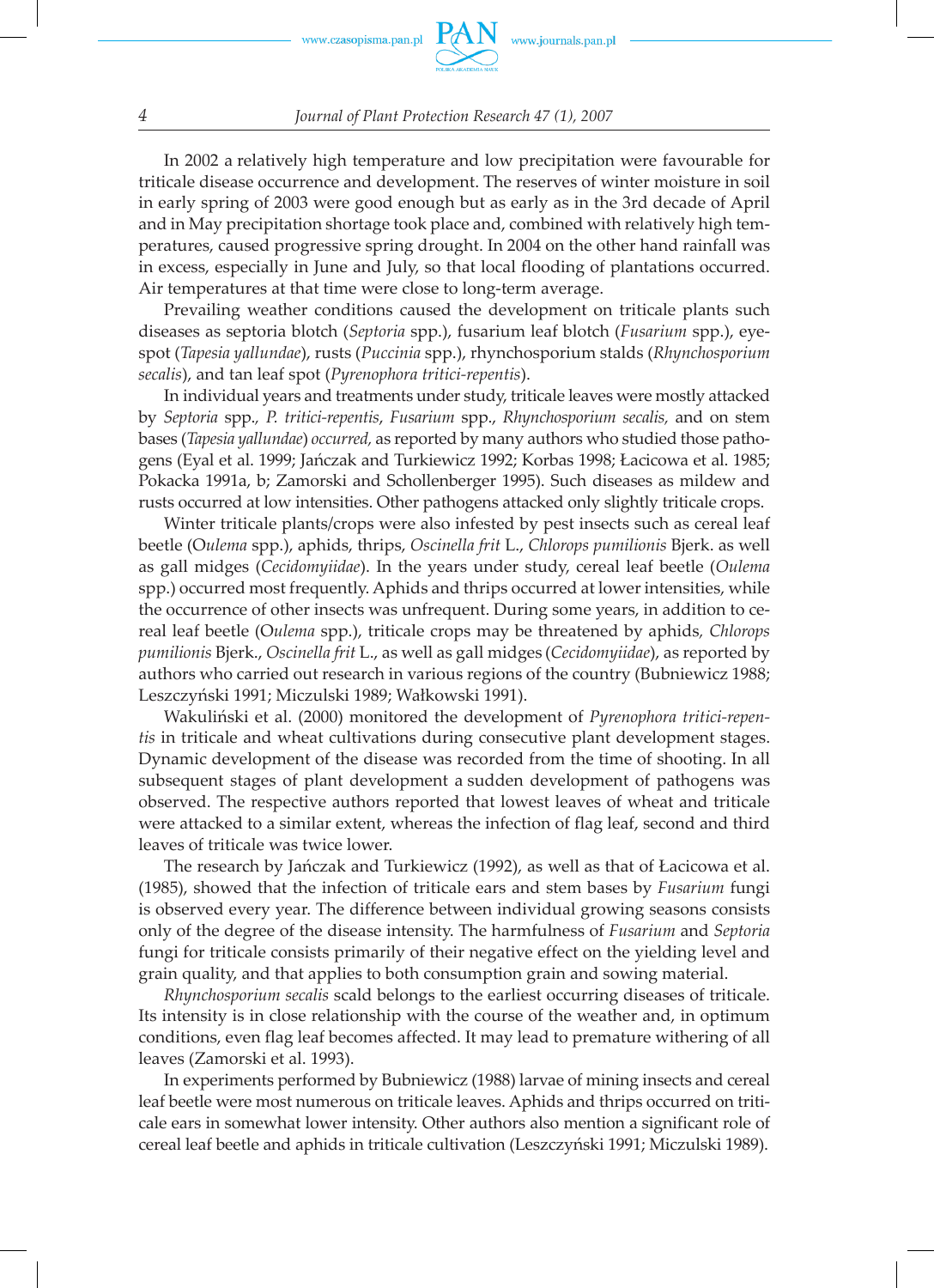



*Chemical protection of winter triticale… 5*

|       |                                             |          | [%]       |      | $\mathbf{I}$                                                                                                                                                                                                                                                                                                                                                                     | 9.3          | 9.6               | 10.7              | 10.4          | 10.7                                |            |         | $\mathbf{I}$   | 5.5                      | 4.3            | 6.2                      | 4.3            | 6.1                              |            |         | $\,$ $\,$                             | 12.0         | 10.4                | 12.3                | 8.9                   | 22.1                                       |            |         |  |
|-------|---------------------------------------------|----------|-----------|------|----------------------------------------------------------------------------------------------------------------------------------------------------------------------------------------------------------------------------------------------------------------------------------------------------------------------------------------------------------------------------------|--------------|-------------------|-------------------|---------------|-------------------------------------|------------|---------|----------------|--------------------------|----------------|--------------------------|----------------|----------------------------------|------------|---------|---------------------------------------|--------------|---------------------|---------------------|-----------------------|--------------------------------------------|------------|---------|--|
| Yield |                                             | increase | [dt/ha]   |      | $\overline{1}$                                                                                                                                                                                                                                                                                                                                                                   | 6.1          | 6.3               | 7.0               | 6.8           | 7.0                                 |            |         | $\mathbf{I}$   | 4.8                      | 3.7            | 5.4                      | 3.7            | 5.3                              |            |         | $\begin{array}{c} \hline \end{array}$ | 12.1         | 10.4                | 12.3                | 9.0                   | 22.1                                       |            |         |  |
|       |                                             | [dt/ha]  |           |      | 65.0                                                                                                                                                                                                                                                                                                                                                                             | 71.1         | 71.3              | 72.0              | 71.8          | 72.0                                | 6.0        |         | 86.3           | 91.1                     | 90.0           | 91.7                     | 90.1           | 91.6                             | 7.9        |         | 100.3                                 | 112.4        | 110.8               | 112.7               | 109.3                 | 122.5                                      | 10.6       |         |  |
|       | effective-<br>ness<br>$\delta$              |          |           |      | $\mathbf{I}$                                                                                                                                                                                                                                                                                                                                                                     | I            | t                 | T                 | 94.4          | 93.0                                |            |         | $\mathbf{I}$   | $\overline{\phantom{a}}$ | $\mathbf{I}$   | $\overline{\phantom{a}}$ | 73.3           | 70.1                             |            |         |                                       |              |                     |                     | 73.8                  | 72.1                                       |            |         |  |
|       | insect pests<br>injuries by<br>$\%$ leaf    |          |           |      | 30.4                                                                                                                                                                                                                                                                                                                                                                             |              | I                 | t                 | т             | 0.6                                 | $1/6$      | 1.2     |                | 34.4                     | $\mathbf{I}$   | $\overline{\phantom{a}}$ | $\overline{1}$ | 9.2                              | 10.3       | 4.3     |                                       | 23.6         | $\mathsf{I}$        | I                   | I                     | 6.2                                        | 6.6        | 3.2     |  |
|       | effective-<br>ness<br>$\%$                  |          |           | 2002 | $\mathbf{L}$                                                                                                                                                                                                                                                                                                                                                                     | 50.0         | 65.0              | 64.4              | $\mathbf{I}$  | 69.0                                |            | 2003    | $\mathbf{I}$   | 44.7                     | 89.9           | 89.0                     | $\mathsf I$    | 90.8                             |            | 2004    | $\overline{1}$                        | 47.9         | 82.8                | 86.6                | $\mathbf{I}$          | 88.6                                       |            |         |  |
|       | pathogens<br>infection<br>$\%$ leaf<br>with |          |           |      | 43.2                                                                                                                                                                                                                                                                                                                                                                             | 21.6         | 15.2              | 15.4              | I             | 13.4                                | 14.7       |         | 43.4           | 24.0                     | 4.4            | 4.8                      | $\mathsf I$    | 4.0                              | 4.8        |         | 52.2                                  | 27.2         | 9.0                 | 7.0                 | T                     | 6.6                                        | 61         |         |  |
|       | <b>Dose/ha</b>                              |          |           |      | $\begin{array}{c} \rule{0pt}{2.5ex} \rule{0pt}{2.5ex} \rule{0pt}{2.5ex} \rule{0pt}{2.5ex} \rule{0pt}{2.5ex} \rule{0pt}{2.5ex} \rule{0pt}{2.5ex} \rule{0pt}{2.5ex} \rule{0pt}{2.5ex} \rule{0pt}{2.5ex} \rule{0pt}{2.5ex} \rule{0pt}{2.5ex} \rule{0pt}{2.5ex} \rule{0pt}{2.5ex} \rule{0pt}{2.5ex} \rule{0pt}{2.5ex} \rule{0pt}{2.5ex} \rule{0pt}{2.5ex} \rule{0pt}{2.5ex} \rule{0$ | 1.0          | 1.0               | $1.0 + 1.0$       | 0.2           | $1.0 + 1.0$<br>$+0.2$               |            |         | $\overline{1}$ | 1.0                      | 1.0            | $1.0 + 1.0$              | 0.2            | $1.0 + 1.0 + 1.0 + 0.2$          |            |         | $\begin{array}{c} \end{array}$        | 1.0          | 0.75                | $1.0 + 0.75$        | 0.1                   | $1.0 + 0.75$<br>$+0.1$                     |            |         |  |
|       | growth stage                                |          | $51 - 59$ |      | Control                                                                                                                                                                                                                                                                                                                                                                          |              | Folicur BT 225 EC | Folicur BT 225 EC | Karate 025 EC | Folicur BT 225 EC<br>+Karate 025 EC | LSD (0.05) |         | Control        |                          | Amistar 250 SC | Amistar 250 SC           | Karate 025 EC  | +Karate 025 EC<br>Amistar 250 SC |            |         |                                       |              | Folicur Plus 375 EC | Folicur Plus 375 EC | Zeon 050 CS<br>Karate | +Karate Zeon 050 CS<br>Folicur Plus 375 EC |            |         |  |
|       | Plant protection products -                 |          | $30 - 32$ |      |                                                                                                                                                                                                                                                                                                                                                                                  | Alert 375 SC |                   | Alert 375 SC      |               | Alert 375 SC                        |            |         |                | Alert 375 SC             |                | Alert 375 SC             |                | Alert 375 SC                     | LSD (0.05) |         | Control                               | Alert 375 SC |                     | Alert 375 SC        | T                     | Alert 375 SC                               | LSD (0.05) |         |  |
|       | Σó                                          |          |           |      |                                                                                                                                                                                                                                                                                                                                                                                  |              |                   | $\sim$            | 3             | 4                                   | LO,        | $\circ$ |                |                          |                | $\sim$                   | 3              | 4                                | 5          | $\circ$ |                                       |              |                     | $\sim$              | S                     | 4                                          | LO         | $\circ$ |  |

Table 1. Influence of chemical protection of triticale on grain yield Table 1. Influence of chemical protection of triticale on grain yield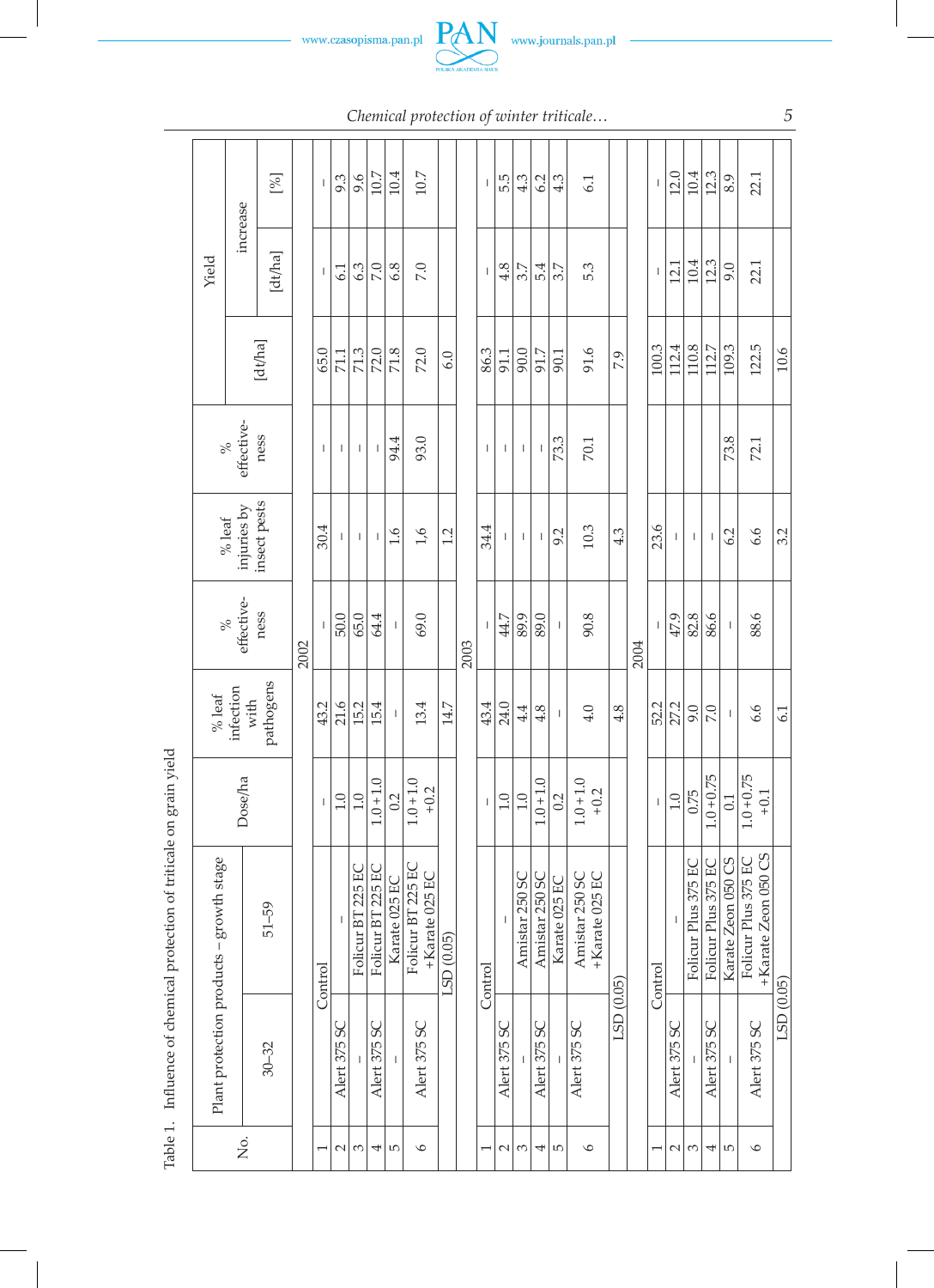

The results of chemical control of diseases and pests and their effect on triticale grain yield are presented in Table 1.

In 2002, triticale leaves were affected by diseases at an average level of 43.2%. Applied fungicides, Alert 375 SC and Folicur BT 225 EC, limited the extent of damage to leaves and their effectiveness ranged from 50.0 to 65.0%. The effectiveness of Karate 025 EC averaged at 94.4%. In reference to control plots, triticale grain yields increased from 6.1 to 7.0 dt/ha (average 10.1%).

In 2003, triticale leaves were affected by diseases in 43.4%, while the damage to leaves by larvae of cereal leaf beetle reached 34.4%. Applied fungicides, Alert 375 SC and Amistar 250 SC, limited the extent of that damage and their effectiveness ranged from 44.7 do 89.9%. The effectiveness of Karate 025 EC was 73.3%. In reference to control plots, triticale grain yields were increased from 3.7 to 5.4 dt/ha (average 5.2 dt/ha).

In 2004, triticale leaves were affected by diseases at an average level of 52.2%, while the damage to leaves by larvae of cereal leaf beetle reached 23.6%. Applied fungicides, Alert 375 SC and Folicur Plus, limited the extent of damage to leaves and their effectiveness ranged from 47.9 to 82.8%. The effectiveness of Karate Zeon 050 CS was 73.8%. In reference to control plots, triticale grain yields increased from 9.0 to 22.1 dt/ha (average 13.1%).

The results obtained by Jończyk (1999) indicate that control of diseases caused by fungi is a condition for achieving high yields of wheat and rye. In addition, chemical protection permits effective utilization of fertilizers, as well as the improvement of crop quality.

The study by Jańczak and Turkiewicz (1992) shows that the harmfulness of *Fusarium* and *Septoria* fungi, which may also occur on triticale leaves, consists of damaging the flag leaf assimilating surface. According to the mentioned authors, controlling of triticale fusarial diseases through spraying with fungicides during the vegetation period is of a relative low effectiveness.

The economic results of application of fungicides and insecticides for triticale crops are presented in Table 2.

In 2002, the productive effectiveness of treatments, achieved on individual triticale fields and expressed in the value of saved crops, ranged from PLN 305 to 350 per ha and averaged at PLN 332 per ha. The cost coverage ratio ranged within 1.0 and 4.8. The treatment profitability index was within 1.4 and 6.5, while the cost index in percentage ranged from 1.8 to 8.5.

Triticale crop protection measures in 2003 brought about the increase of value of saved crops from PLN 198 to PLN 286 per ha and averaged at PLN 244 per ha. The most favourable cost coverage ratio was recorded in the field where Karate 025 EC and Alert 375 SC were used (4.0 and 2.0, respectively). The treatment profitability index averaged at 4.4 and the cost index in percentage was 4.8.

In 2004, the productive effectiveness of treatments, achieved on individual triticale fields and expressed in the value of saved crops, ranged from PLN 477 to PLN 1171 per ha. Relatively high cost coverage ratios (average 5.1) were achieved in all fields. The treatment profitability index averaged at 3.2 and the cost index in percentage reached the average value of 2.7.

In experiments carried out by Bubniewicz (1988) in field conditions, winter triticale yields increased from 0.4 to 0.9 t/ha as a result of two disease control treatments applied. In author's own study, carried out in 2002–2003, the triticale grain yield in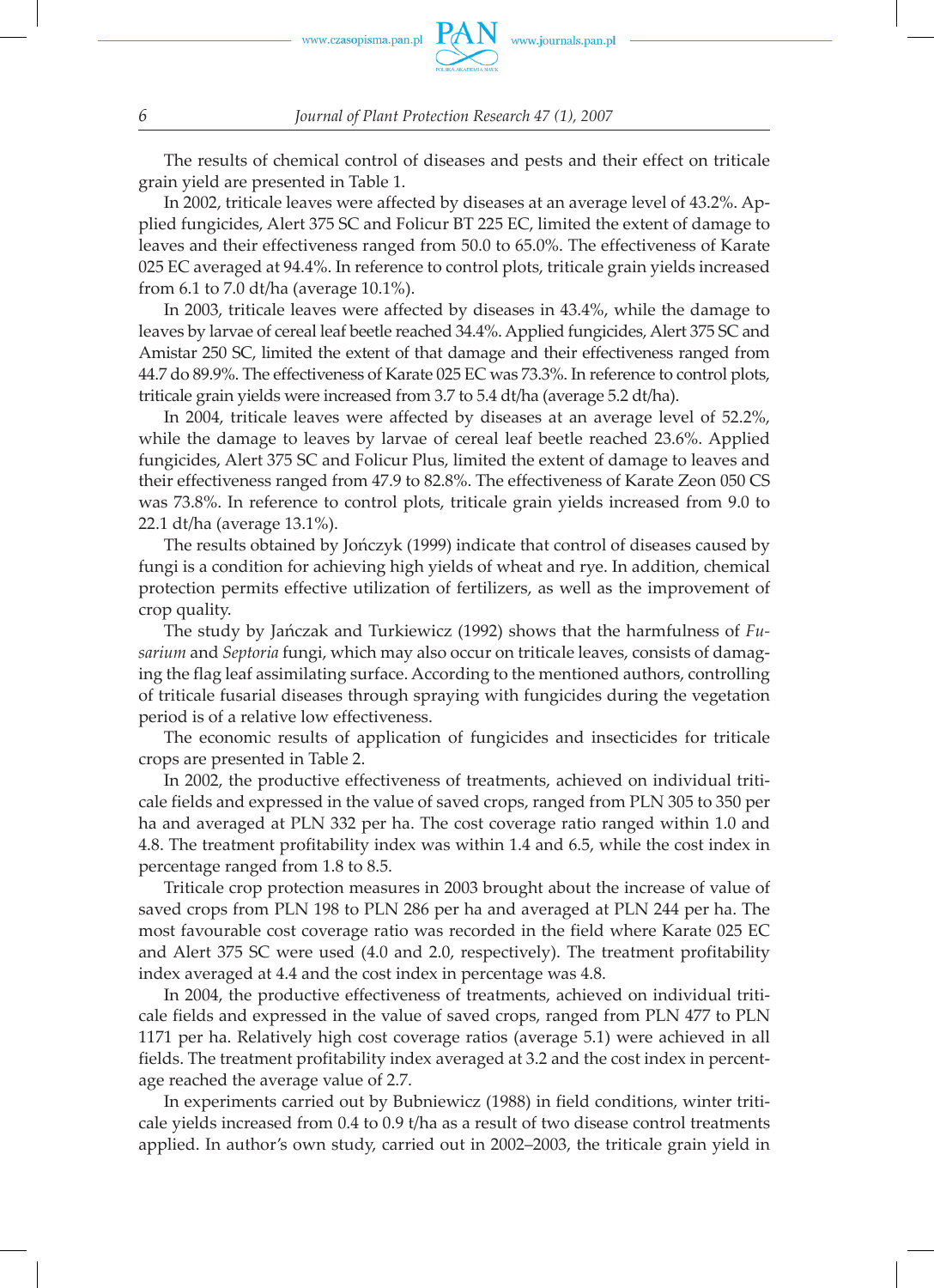www.czasopisma.pan.pl



*Chemical protection of winter triticale…*

|                                             | $\mathcal{O}^\circ$ |      | 3.8<br>2.7<br>2.1<br>305<br>6.1 | 4.1                                                                                                                                                                                                                                                                                                                                                                              | 7.9               | 1.8            | 8.5                              |      | 2.5                                                                                                                                                                                                                                                                                                                                                                              | 5.2            | 7.6            | 1.0            | 8.0                            |      | 1.9                                   | 2.5                 | 4.4                 | 0.8               | 4.3                                      |
|---------------------------------------------|---------------------|------|---------------------------------|----------------------------------------------------------------------------------------------------------------------------------------------------------------------------------------------------------------------------------------------------------------------------------------------------------------------------------------------------------------------------------|-------------------|----------------|----------------------------------|------|----------------------------------------------------------------------------------------------------------------------------------------------------------------------------------------------------------------------------------------------------------------------------------------------------------------------------------------------------------------------------------|----------------|----------------|----------------|--------------------------------|------|---------------------------------------|---------------------|---------------------|-------------------|------------------------------------------|
| Coefficient                                 | $\overline{O}$      |      |                                 | 2.9                                                                                                                                                                                                                                                                                                                                                                              | 5.6               | 1.4            | 6.5<br>4.8<br>1.0<br>340<br>350  |      | 2.3                                                                                                                                                                                                                                                                                                                                                                              | 4.7            | 7.0            | 0.9            | 7.4                            |      | 2.1                                   | 2.8                 | 4.9                 | 0.9               | 5.3                                      |
|                                             | Е                   |      |                                 | 2.0                                                                                                                                                                                                                                                                                                                                                                              | $\Box$            |                |                                  |      | 2.0                                                                                                                                                                                                                                                                                                                                                                              | 0.8            | 0.8            | 4.0            | $\sim$                         |      | 5.6                                   | 3.6                 | 2.4                 | 9.9               | 4.1                                      |
|                                             | [PLN/ha]            |      |                                 | 315                                                                                                                                                                                                                                                                                                                                                                              | 350               |                |                                  |      | 254                                                                                                                                                                                                                                                                                                                                                                              | 198            | 286            | 200            | 283                            |      | 641                                   | 551                 | 652                 | 477               | 1171                                     |
| Yield increase                              | [dt/ha]             |      |                                 | 6.3                                                                                                                                                                                                                                                                                                                                                                              | 7.0               | 6.8            | 7.0                              |      | 4.8                                                                                                                                                                                                                                                                                                                                                                              | 3.7            | 5.4            | 3.7            | 5.3                            |      | 12.1                                  | 10.4                | 12.3                | 9.0               | 22.1                                     |
| Expenses on                                 | protection/ha       | 2002 | 143                             | 157                                                                                                                                                                                                                                                                                                                                                                              | 301               | $\overline{2}$ | 325                              | 2003 | 123                                                                                                                                                                                                                                                                                                                                                                              | 250            | 373            | 50             | 393                            | 2004 | 114                                   | 150                 | 264                 | 48                | 282                                      |
| products - growth stage<br>Plant protection | $51 - 59$           |      | $\begin{array}{c} \end{array}$  | Folicur BT 225 EC                                                                                                                                                                                                                                                                                                                                                                | Folicur BT 225 EC | Karate 025 EC  | Folicur BT225 EC + Karate 025 EC |      | $\begin{array}{c} \rule{0pt}{2.5ex} \rule{0pt}{2.5ex} \rule{0pt}{2.5ex} \rule{0pt}{2.5ex} \rule{0pt}{2.5ex} \rule{0pt}{2.5ex} \rule{0pt}{2.5ex} \rule{0pt}{2.5ex} \rule{0pt}{2.5ex} \rule{0pt}{2.5ex} \rule{0pt}{2.5ex} \rule{0pt}{2.5ex} \rule{0pt}{2.5ex} \rule{0pt}{2.5ex} \rule{0pt}{2.5ex} \rule{0pt}{2.5ex} \rule{0pt}{2.5ex} \rule{0pt}{2.5ex} \rule{0pt}{2.5ex} \rule{0$ | Amistar 250 SC | Amistar 250 SC | Karate 025 EC  | Amistar 250 SC + Karate 025 EC |      | $\begin{array}{c} \hline \end{array}$ | Folicur Plus 375 EC | Folicur Plus 375 EC | Karate Zeon 050CS | Folicur Plus 375 EC + Karate Zeon 050 CS |
|                                             | $30 - 32$           |      | Alert 375 SC                    | $\begin{array}{c} \rule{0pt}{2.5ex} \rule{0pt}{2.5ex} \rule{0pt}{2.5ex} \rule{0pt}{2.5ex} \rule{0pt}{2.5ex} \rule{0pt}{2.5ex} \rule{0pt}{2.5ex} \rule{0pt}{2.5ex} \rule{0pt}{2.5ex} \rule{0pt}{2.5ex} \rule{0pt}{2.5ex} \rule{0pt}{2.5ex} \rule{0pt}{2.5ex} \rule{0pt}{2.5ex} \rule{0pt}{2.5ex} \rule{0pt}{2.5ex} \rule{0pt}{2.5ex} \rule{0pt}{2.5ex} \rule{0pt}{2.5ex} \rule{0$ | Alert 375 SC      | $\overline{1}$ | Alert 375 SC                     |      | Alert 375 SC                                                                                                                                                                                                                                                                                                                                                                     | $\mathsf{I}$   | Alert 375 SC   | $\overline{1}$ | Alert 375 SC                   |      | Alert 375 SC                          | $\mathsf I$         | Alert 375 SC        | $\overline{1}$    | Alert 375 SC                             |
| Σó                                          |                     |      | $\overline{ }$                  | $\sim$                                                                                                                                                                                                                                                                                                                                                                           | 3                 | 4              | 5                                |      | 1                                                                                                                                                                                                                                                                                                                                                                                | $\sim$         | 3              | 4              | 5                              |      | $\overline{ }$                        | $\sim$              | 3                   | 4                 | Б                                        |

Table 2. Economic effects of disease and pest control in triticale Table 2. Economic effects of disease and pest control in triticale

E – cost coverage ratio ,  $Q_1$  – treatment profitability index,  $Q_2$  – cost index in percentage E – cost coverage ratio ,  $Q_1$  – treatment profitability index,  $Q_2$  – cost index in percentage

*7*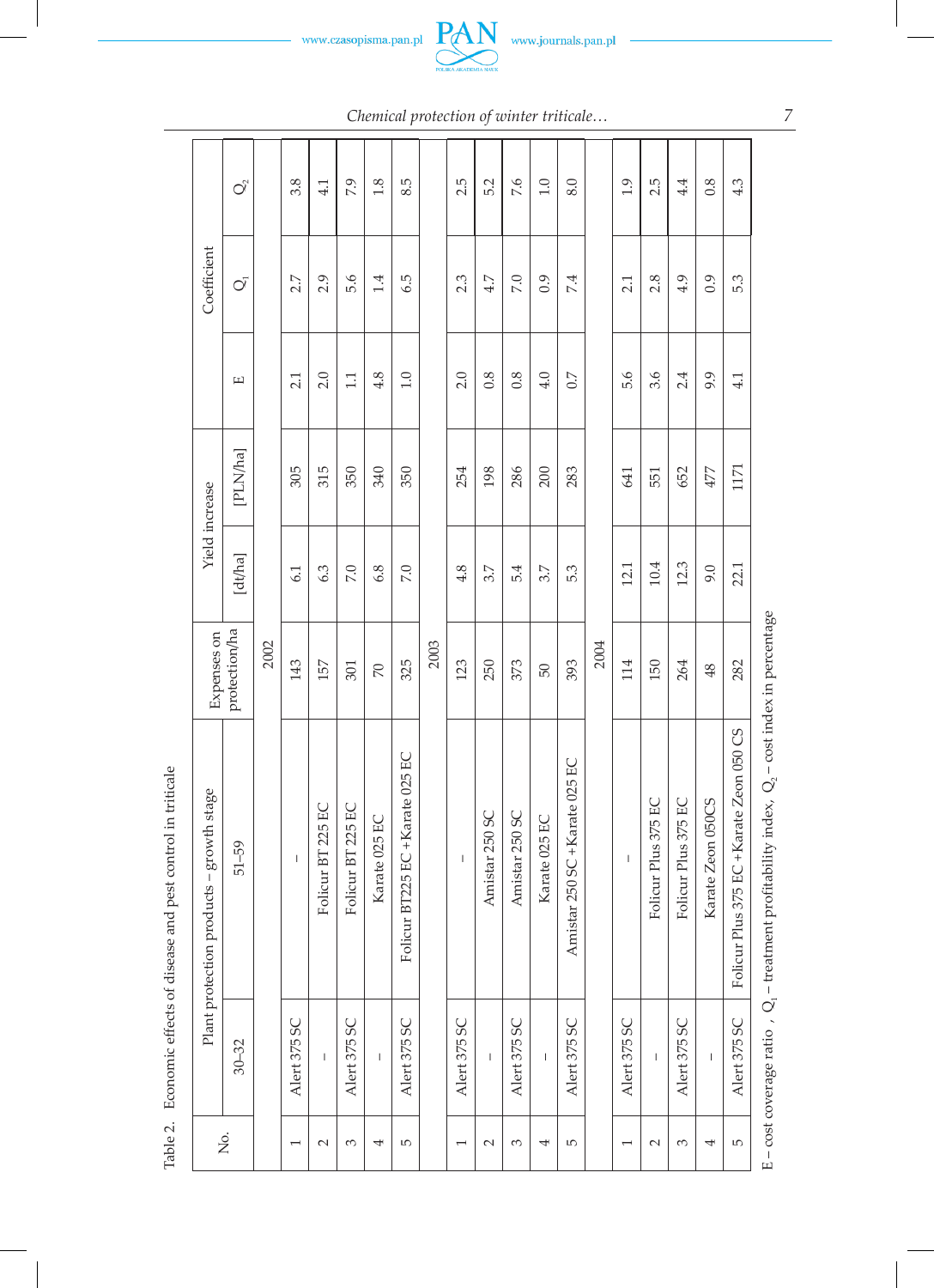crease was similar to that achieved by that author in Winna Góra near Poznań. The results achieved 2004 (very favourable spring weather conditions for grain formation) were still higher and ranged from 9.0 to 22.1 dt/ha.

The study by Pokacka and Jańczak showed that diseases caused by *Tapesia yallundae* and *Septoria* spp*.* may cause serious triticale grain losses reaching 15%. They concluded that the control of triticale diseases during growing period may bring about similar economic results as in case of chemical protection of winter wheat.

Over the period of this study, the increase in the value of saved triticale grain yields has been achieved, but not each year the protection costs were covered to ensure the profit. A relatively high treatment profitability index indicates a less favourable relationship between protection costs (high fungicide prices) and selling price of triticale grain. It is confirmed by earlier studies carried out with other cereals by some authors (Jaczewska-Kalicka 2000, 2003; Juszczak and Krasiński 1998; Kaniuczak 1997, 2000).

Many authors share the opinion that a proper grain crop protection, suitably selected treatment date, as well as effective fungicides and insecticides, ensure a considerable increase in grain yield and improved technological parameters of grain (Jańczak 1992; Pokacka and Jańczak 1987; Kurowski and Hruszka 2004).

## **CONCLUSIONS**

- 1. In south-eastern Poland, in cultures of winter triticale many harmful agrophages occur which cause considerable losses in grain yield, and worsen its quality. In conditions favouring the development of fungal pathogens (especially causing septoria and fusarium diseases) leaf infection and also damage by Oulema larvae is relatively high.
- 2. In the farms that cultivate cereals chemical treatment for plant protection is necessary because this prevents losses of grain yield. The use of selected fungicides and insecticides for disease and pest control resulted in, in case of all experimental treatments the increase of grain yield. Saved grain yield amounted to 4.3 to 22.1%.
- 3. Profitability of plant protection depends upon numerous factors, and among those upon the magnitude of losses caused by agrophages, and also upon the magnitude of disease and pest control costs. Considering the relation between current grain prices and prices of fungicides and insecticides chemical treatment of triticale was almost always economically profitable, and this confirmed by calculated economical indices.

### **REFERENCES**

- Bubniewicz P. 1988. Ważniejsze szkodniki i choroby na pszenżycie (*Triticale*). Materiały 28. Sesji Nauk. Inst. Ochr. Roślin, cz. 2: 11–14.
- Eyal Z. 1999. The *Septoria tritici* and *Stagonospora nodorum* blotch diseases of wheat. Eur. J. Plant Path. 105: 629–641.

Jańczak C. 1992. Ważne gospodarczo choroby pszenżyta i ich zwalczanie. Ochrona Roślin Nr 4: 9–12.

Jańczak C., Turkiewicz A. 1992. Choroby pszenżyta i ich zwalczanie w okresie wegetacji. Materiały 32. Sesji Nauk. Inst. Ochr. Roślin, cz. 1: 43–52.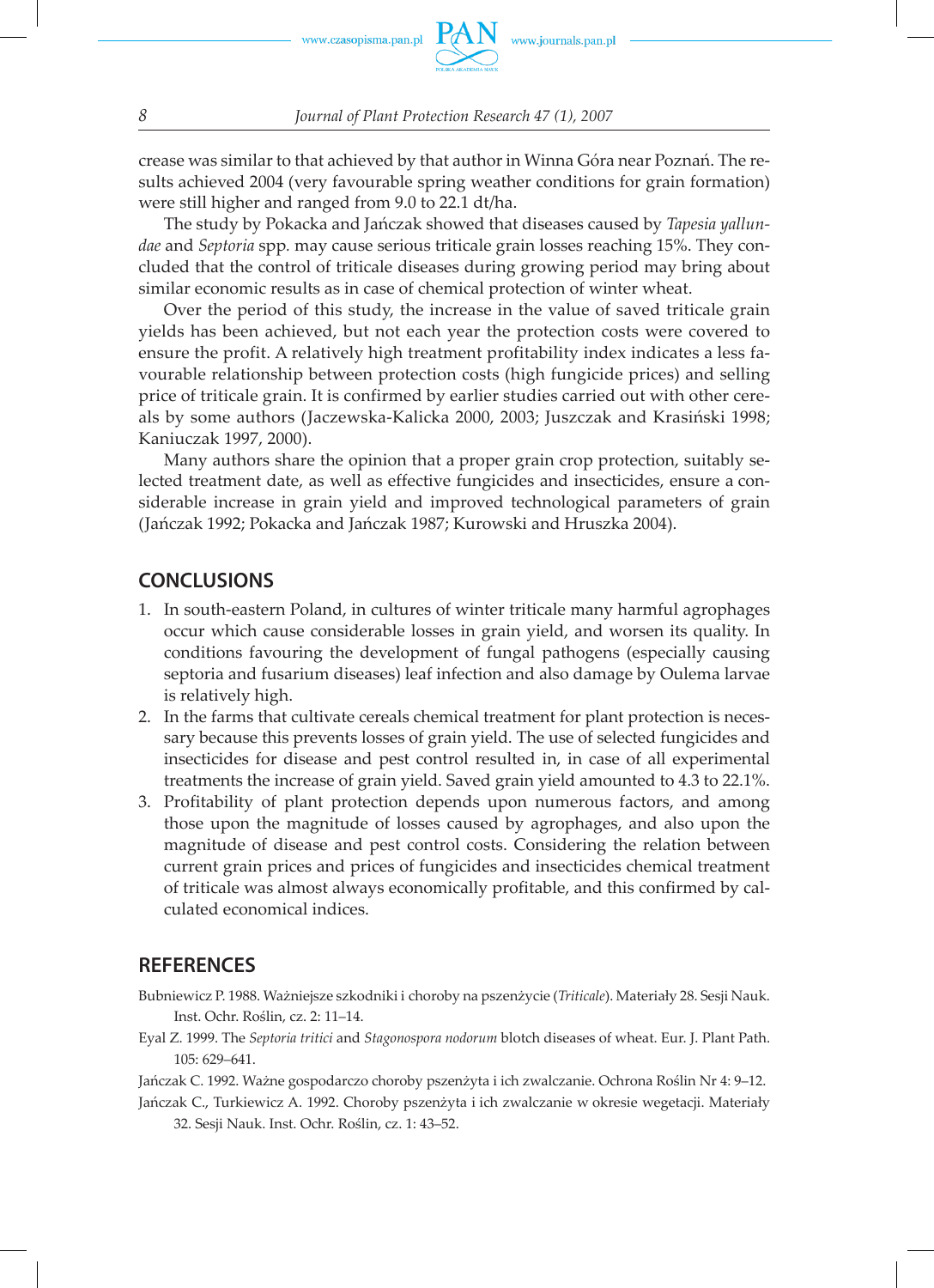

*Chemical protection of winter triticale… 9*

- Jaczewska A. 1993. Straty plonu pszenicy ozimej powodowane przez kompleks chorób liści i kłosa. Materiały 33. Sesji Nauk. Inst. Ochr. Roślin, cz. 1: 147–150.
- Jaczewska-Kalicka A. 2000. Choroby pszenicy ozimej powodowane przez grzyby i ich zwalczanie. Roczn. AR Pozn. CCCXXI, Ogrodn. 30: 39–43.

Jaczewska-Kalicka A. 2003. Aspekty ekonomiczne zwalczania chorób grzybowych pszenicy ozimej w latach 2000–2002. Prog. Plant Protection/Post. Ochr. Roślin 43: 686–688.

- Jończyk K. 1999. Efektywność chemicznego zwalczania chorób grzybowych w uprawie pszenicy ozimej i żyta. Pam. Puł. 114: 151–158.
- Juszczak M., Krasiński T. 1998. Ekonomiczna ocena ochrony pszenicy ozimej i rzepaku ozimego. Prog. Plant Prot./Post Ochr. Roślin 38: 247–257.

Kaniuczak Z. 1997. Badania nad opłacalnością chemicznego zwalczania chorób i szkodników zbóż jarych. Prog. Plant Prot./Post Ochr. Roślin 37, cz. 2: 110–113.

Kaniuczak Z. 2000. Ocena ekonomicznej efektywności stosowania fungicydów w zbożach. Rocz. AR Pozn. CCCXXI, Ogrodn. 30: 49–54.

Korbas M. 1998. Choroby i Szkodniki Zbóż. Wyd. MULTUM, Poznań, 88 pp.

- Kurowski T.P., Hruszka M. 2004. Zdrowotność i plonowanie pszenżyta ozimego w łanie chronionym zabiegami chemicznymi i proekologicznymi. Prog. Plant Protection/Post. Ochr. Roślin 44: 896–899.
- Leszczyński B. 1991. Wstępna ocena występowania mszyc na pszenżycie ozimym. Ochrona Roślin Nr 4: 4–5.
- Lipa J.J. 1999. Nowoczesna ochrona zbóż. Pam. Puł. 114: 241–259.
- Lisowicz F., Kaniuczak Z., Śnieżek G. 1993. Metody sygnalizacji i progi zwalczania najważniejszych chorób i szkodników zbóż. Ośrod. Doradz. Roln. Boguchwała: 1–24.
- Łacicowa B., Kiecana I., Wagner A. 1985. Badania nad grzybami z rodzaju *Fusarium* występującymi na pszenżycie. Rocz. Nauk Roln. – Seria E – Ochrona Roślin 15 (1/2): 51–65.
- Miczulski B. 1989. Szkodniki Pszenżyta. Biologia Pszenżyta. PWN, Warszawa, 382 pp.
- Mierzejewska W. 1985. Metody badawcze i miary oceny ekonomicznej efektywności chemicznych zabiegów ochrony roślin. Post. Nauk Rol. 32/37: 77–90.
- Mierzejewska W. 1996. Ochrona roślin w Polsce w początkowym okresie wprowadzania gospodarki rynkowej. Zesz. Nauk. AR Wroc. 290 Roln. 66: 9–34.
- Pokacka Z. 1991a. Taxonomic study of *Drechslera tritici-repentis* from winter wheat and triticale. Rocz. Nauk Roln. – Seria E – Ochrona Roślin 21 (1/2): 8–17.
- Pokacka Z. 1991b. Choroby liści pszenżyta. Ochrona Roślin Nr 5–6: 11–13.
- Pokacka Z., Jańczak C. 1987. Wyniki doświadczeń przeprowadzonych w 1986 r. nad chemicznym zwalczaniem chorób pszenżyta. Materiały 27. Sesji Nauk. Inst. Ochr. Roślin, cz. 2: 119–124.
- Tarkowski Cz. 1989. Biologia Pszenżyta. PWN, Warszawa, 382 pp.
- Wakuliński W., Zamorski C., Nowicki B. 2000. Dynamika rozwoju brunatnej plamistości liści na pszenicy i pszenżycie. Prog. Plant Protection/Post. Ochr. Roślin 40: 649–652.
- Wałkowski W. 1991. Wzrost znaczenia szkodników zbóż. Ochrona Roślin Nr 5–6: 17–20.
- Zadoks J.C., Chang T.T., Konzak C.F. 1974. A decimal code for the growth stages of cereals. Weed Res. 14: 415–421.
- Zamorski Cz., Schollenberger M. 1995. Występowanie chorób pszenżyta w Polsce. Biul. IHAR 195/196: 197–207.
- Zamorski Cz., Schollenberger M., Sieklucka M. 1993. Zróżnicowanie podatności genotypów pszenżyta na rdzę brunatną i rynchosporiozę. Mat. Sympozjum "Biotyczne środowisko uprawne a zagrożenie chorobowe roślin". Olsztyn, 7–9 września, 1993: 435–441.